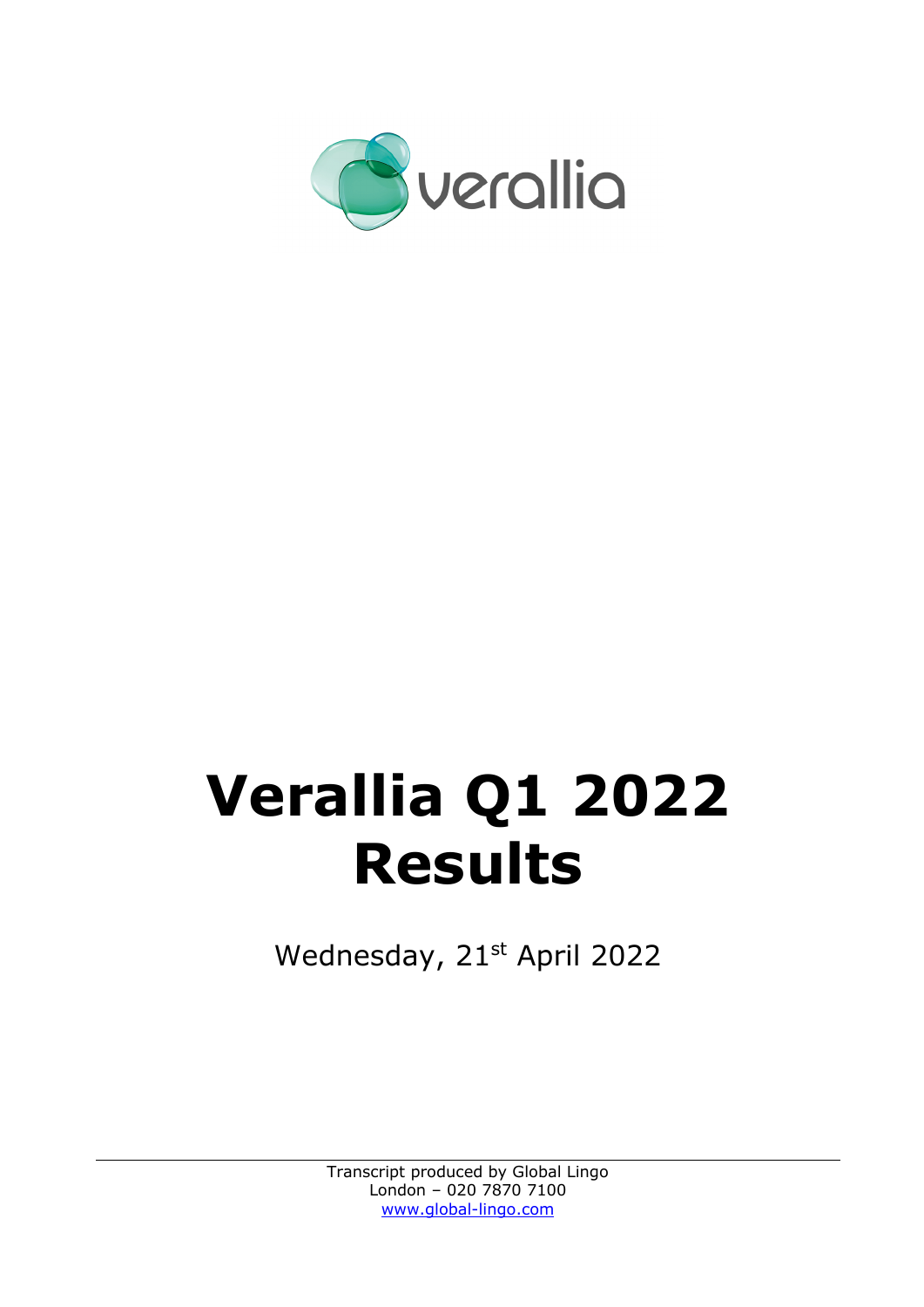# **Introduction & Key Highlights**

Michel Giannuzzi CEO, Verallia

## **A global leader in glass packaging**

Thank you very much. Good morning, everyone. Thank you very much for attending this call about the Q1 results of Verallia.

I will share the presentation with Nathalie Delbreuve, the Group CFO, and we will start, as usual, by a quick reminder about Verallia activities. As you well know, we are a global leader in the glass packaging industry. We are number one in Europe. And Europe represented last year 89% of our sales. We are number two in Latin America, that represented last year 11% of our sales. And we are the third largest glass packaging company in the industry.

As you can see on the left-hand side of his chart, we address all end markets and we have a very balanced exposure to all these end markets with a strong presence of course in the still wine and sparkling wine segments, due to historical reasons and our strong presence in the three largest wine producing countries in the world, namely, Italy, France and Spain. However, we address in a very balanced manner all the other segments, including the food segment, which represented last year 16% of our sales.

We operate in 11 different countries and employ about 10,000 people. We have today 32 glass plants with 58 furnaces in total. We also have three decoration plants that are providing added value services to our customers by decorating the bottles. As you know, we also clean and treat our own cullet, cullet is the used glass that we use in our furnaces, in nine different cullet treatment centres. Altogether, we produce every year around 16 billion bottles and jars.

#### **Key Highlights**

## *The SBTI validated in March 2022 our 46% reduction targets for CO2 emissions "scope 1 and 2" between 2019 and 2030*

Now let us start with the highlights of the quarter. The first one you know how important it is for us to comply and to move on our ESG roadmap that we presented last year in January and then updated it in October during the Capital Markets Day last year.

We are very proud and pleased to report to you that our objective of CO2 reductions of 46% by 2030 compared to 2019 has been completely validated by SBTI. And we are now on track to reduce the global warming to 1.5 degrees Celsius as recommended by the Paris Agreement.

Now I remind you here are three main objectives regarding the CO2 emissions reductions. First of all, we will reduce our CO2 emissions by 46%, as I said before, by 2030 compared to 2019. We will also improve our Scope 3 emissions by reducing them to maintain them below 40%. It is more or less the same amount of reduction that we are targeting for Scope 1 and Scope 2, which is around 46% reduction. A long-term vision is that we will become net zero in 2050 or before in terms of Scope 1 and Scope 2 emissions.

If you want more detail, go back to our Capital Markets Day presentation, which is available on our website. However, to achieve this, we have presented last year a very comprehensive and detailed roadmap, which basically is based on three main pillars. The first pillar is about the raw material that we use, increasing raw materials that do not emit CO2 at all. Here, cullet usage increase is a big factor of improvement in this raw material pillar.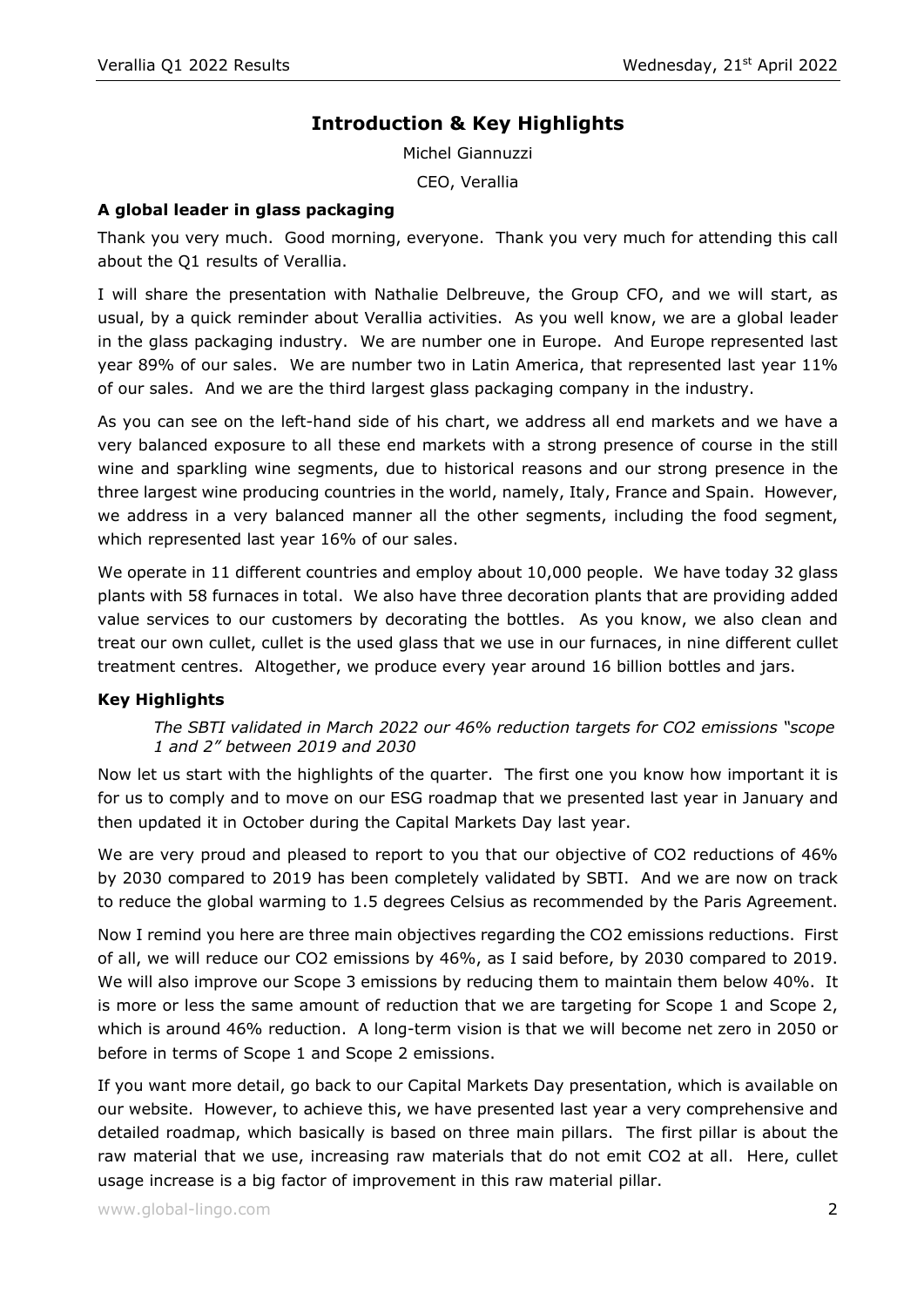The second pillar is to improve the energy efficiency of our plants and especially our furnaces that are the biggest energy consumer in the plants. And for this, we have announced, if you remember in February, that we will develop an hybrid furnace and an electrical furnaces in order to cut by two the CO2 emissions coming from our plants.

The third pillar is to increase the share of renewable energy. And here also we are working actively either to install solar panels in our factories but this will not be enough. We are also securing PPAs, purchase price agreements, with main suppliers as we speak.

## *Verallia develops and promotes glass re-use*

An interesting initiative is part of our ESG roadmap is also something which I think is quite new for our industry; actually not new, but something that is probably underdeveloped or underlooked at by our industry, which is the re-use possibility. We know that it is a trend from many consumers in some markets to not only dispose and recycle glass, which is, of course, one of the main advantages of glass is glass being recyclable infinitely, but to also consider reuse as a solution in some cases to limit the CO2 emissions.

We worked last year with many very well-known and famous industry experts, university experts and also customer experts in order to define what could reuse look like for our industry. This led to first a white paper that is also available on our website, which is basically providing some ideas, some guidance in how to make it work in some countries and in some cases. We also organised, on 17<sup>th</sup> March, Re-Use Lab in Paris, where we invited many customers, I repeat, stakeholders in order to work together on what could reuse look like in our industry in order to improve the circularity of glass packaging.

We have got already reused loops, especially in Germany where the market has never abandoned the reuse system differently from other countries in Europe. So, we are going to leverage what works in Germany and in other countries in order to try to make a pilot in France for example on reuse.

That was a major initiative that got a lot of interest from both the attendees on site and the people that attended remotely. So more than 200 people participated to the seminar and we intend to, I repeat, launch initiatives to try to test some reuse models. And this, of course, will be communicated in the future as we make progress on this topic.

## *Verallia co-innovates with its partners and customers*

Now a concrete example of also of the growing interest on some customers in reuse, again I repeat, it is not new. You see on the top left of the chart that in Germany in dairy products, they have been for decades some reuse pools of jars that had been used by the German consumers. This pool has been enriched with a new jar of 150 grams capability, if you want, that we have developed.

We also have developed with Mehrwelt pool, which is part of the Oetker Group, a new jar that has been specially designed for this pool, which is very, aesthetically speaking, attractive for our customers & consumers. We see also patented closure, a specific closure that has been designed by Verallia and that is patented in order to make it, again, more aesthetically appealing to the consumers, and we are exclusive supplier now of this merhwelt pool that has been started in Germany in already 50 different outlets and with the major objective to generalise this pool in many more outlets in Germany.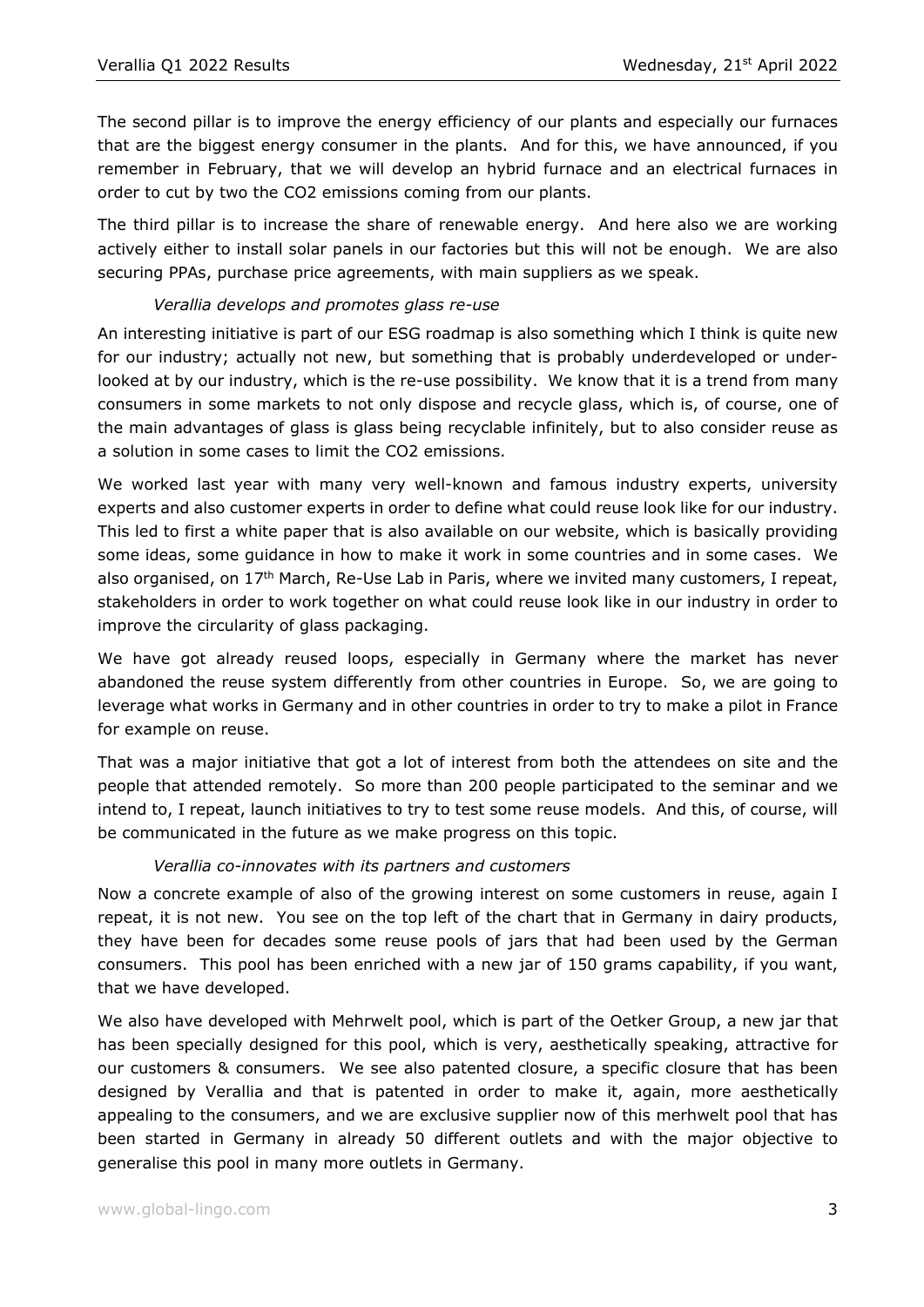The third initiative we have also in Germany is with a start-up company that develops also reusable jars. Here, again, you see three jars that have been designed and that are being produced by Verallia Germany for this pool that Circujar is implementing. This is a new concept that this company is trying to set up, which is a pay-per-use concept, where this company will rent basically the jars to the brands and they will manage the loop, if you want, by cleaning the jars after use.

My point is these are interesting initiatives. The interest of all these initiatives I believe is that they are gaining share against the worst packaging material, which is plastic, from an environmental point of view. Of course, this is an opportunity to grow the market share of glass packaging versus other materials like plastics.

## *Champagne Telmont*

Another interesting initiative that we just communicated a few days ago is related to the champagne bottles that are, as you know, traditionally very heavy bottles. First of all for technical reasons, because the pressure that you have in a champagne bottle is quite high so therefore you need a bigger bottle and the heavier bottle in order to resist to the internal pressure.

However, we have worked with Champagne Telmont to try to make the lightest champagne bottle with 800 grams bottle. This has been an eco-design done by our factory in Oiry in the champagne area. This has been launched in real life, I would say, very recently this month, I think. This contributes to our overall long-term objective, our 2025 objective of reducing the weight of the standard and non-returnable bottles by 3%, which is a complete change in the trend when you know that in the last few years, the trend has been to increase the weight of the bottles and jars rather than decreasing this weight. Again, a very interesting initiative that is related to our ESG and environmental objectives.

# *Humanitarian Aid for Ukraine*

Now let us speak two words about unfortunately the conflict in Ukraine and the war in Ukraine, where, as you know, we have a factory there when this war started. By the way one week after our last call of February, we immediately put safety of our people as a first priority by stopping all activities in the factory, asking people to stay at home to protect themselves.

We only left on site a very small number of people to maintain the two furnaces we have in this factory in hot temperature, in hot condition. This was the situation the first few weeks of the war at the end of February and March. After a couple of weeks, we were asked by local customers in food industry to provide them with glass jars, because we needed it to serve the food to the consumers and to the population in Ukraine.

Our teams were extremely eager to restart the furnace, one of the two furnaces in order to provide those jars to local Ukrainian customers. This is what we did during the month of March, restarting one of the two furnaces. At the same time, we completely stopped second furnace to protect this furnace just in case of any, I would say, either a shortage of gas or any war activities around the plant.

One of the two furnaces has been cooled down. In order to do it in a way that we can restart it easily, it takes a few days. It takes about ten days to cool down a furnace in orderly manner, which is what we did in order to protect our asset. We cooled down this furnace and now it is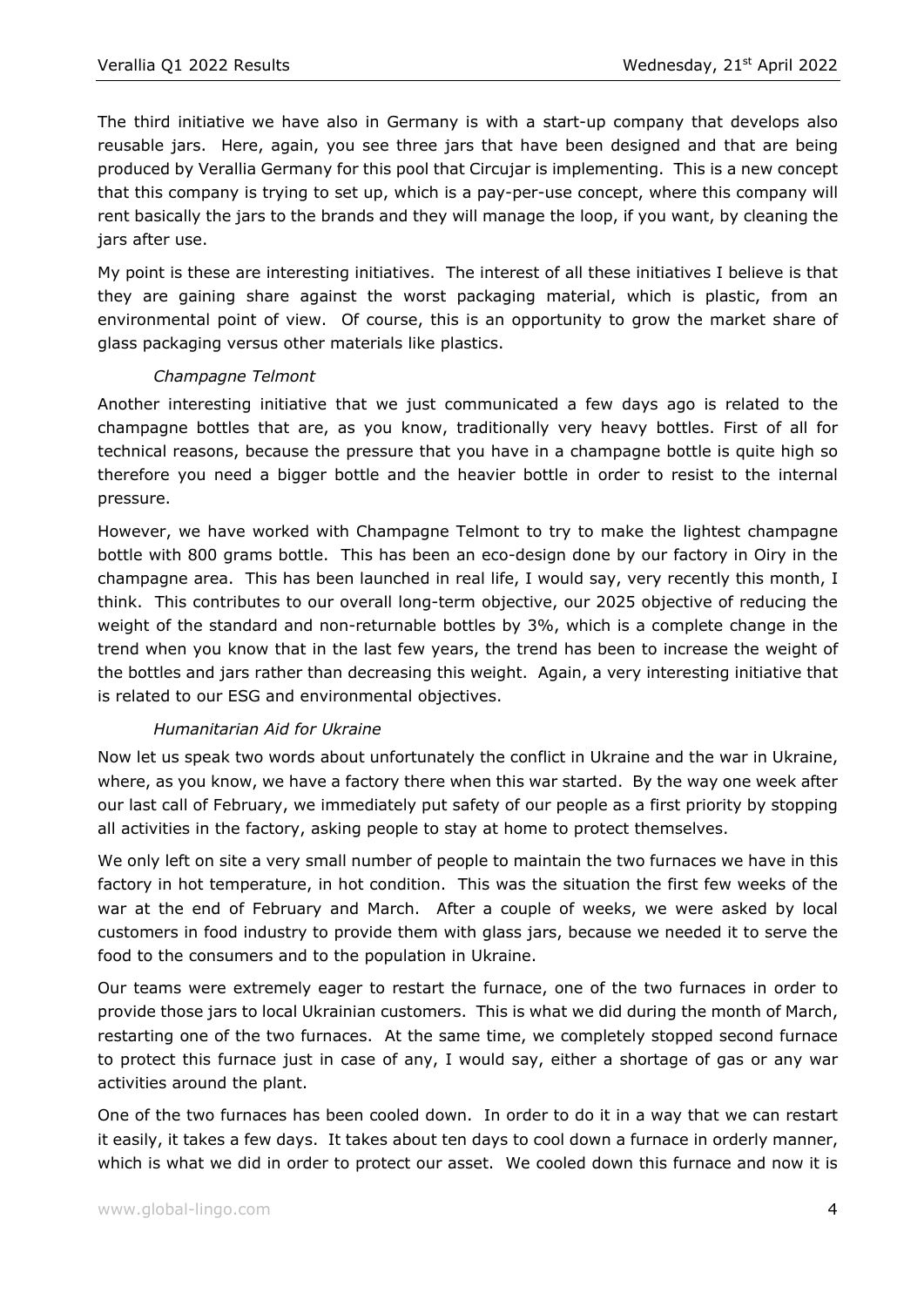well managed, and it is well protected. On the other side, we started the production of the second furnace to serve the local Ukrainian customers mostly for the food industry.

This was, first of all, a testimony of the strong engagement of our teams there. I have to say that we are extremely proud of what we are doing in these extremely difficult circumstances. We support them as much as we can, through technical support and also through psychological support for those of them who need some psychological support.

We also donated many equipments for especially the fire brigade. We also provided some protective clothing. We provided some emergency medical aid and many other supports to the teams. This has been extremely well perceived by all our Verallia teams around the world and that has led all the countries of Verallia to donate also the money to support our Ukrainian colleagues. All together, we made already for about €590,000 of donations to the Ukrainian region.

We also have hosted the families that wanted to leave the country. We have today 15 people, four families that have decided to leave the country. Quite impressively, all the others have preferred to stay in their own country knowing that our plant is located on the west part of Ukraine, quite far away from Kyiv. It is closer to the Polish border. Therefore not where the war has been the most, I would say, unfortunately, impactful. We were lucky so far that the war has never reached our city, to the city where we are located.

Those four families that wanted to leave the country have been hosted in Poland by Verallia. We are doing everything we can to support our local teams. We are actually proud about their engagement, their commitment. It is quite remarkable to see also, I would say, support that all the other regions have provided in solidarity to our Ukrainian colleagues.

These were the highlights of the quarter. Quite a lot, as you can understand since we last discussed on 21<sup>st</sup> February.

# *Key financial highlights for Q1 2022*

Now let us look at the financial highlights also. As you can see here, we have enjoyed extremely strong revenues during the quarter, 24% revenue growth, with almost no forex impact. That was quite remarkable and expected actually revenue growth.

EBITDA increased also 20% compared to Q1 2021 at €183 million, and Nathalie in a few minutes will explain to you in a bridge how we managed to increase our EBITDA in those extremely challenging conditions.

The margin has slightly been reduced because of the dilutive impact of the strong price increases that we made in Q1, which are double-digit, as I mentioned before price increases. We kept generating a lot of cash deleveraging the company. Now the net debt on EBITDA ratio has reached 1.7 at the end of the quarter.

Altogether, a very strong and very dynamic Q1 with a very supportive underlying market, extremely dynamic actually. We have been able, as I said before, to implement our pricing strategy in order to offset part of the inflation of costs that are unprecedented during the first quarter.

This being said, now I will hand over to Nathalie, who is going to present to you the more detailed analysis of the financial results of the first quarter.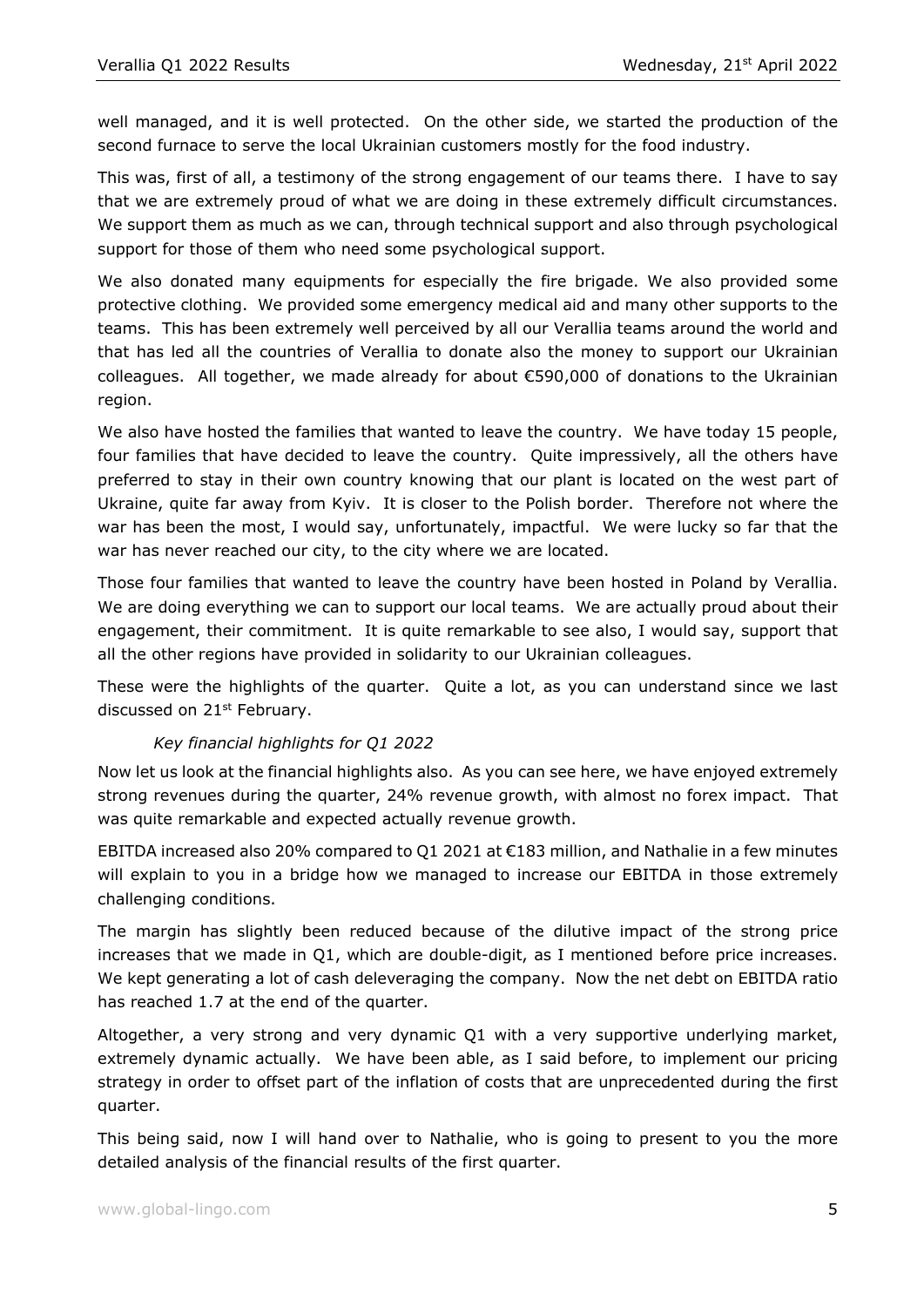# **Q1 2022 Financial Results**

Nathalie Delbreuve

CFO, Verallia

#### **Very strong organic growth**

Thank you, Michel, and good morning, everyone. Thank you for following our call. So let me lead you through the Q1 2022 results.

So starting with the top line. We have seen a very strong organic growth during this quarter, plus 24% reported growth and plus 23.9% organic growth. Because as Michel mentioned, in this quarter, you will see very limited and even positive exchange rate impact both on sales and EBITDA, which is quite new for Verallia since some quarters.

So our total sales are €750 million. We have seen a very strong volumes in the quarter, growing volumes around 10%, very dynamic market in all the geographies. The price and mix pillar you see is contributing to €87.4 million. We have seen sales prices up more than 10% over this quarter, as we announced as anticipated in order to try to compensate for a part of strong inflation we have seen. And the mix contribution continues to be positive both on the sales and on the EBITDA.

Two comments by region. In South and Western Europe, volumes are up more than 10% and we have seen the strong selling price increases in this region as well. Northern Eastern Europe, volumes are around plus 10%, which is very good for this geography and also selling price increases.

As Michel mentioned, some update on Ukraine. We have restarted one of the furnaces, mostly for jars as per request of our customers and also our employees. You know that we are part of the food chain. In fact, we are supporting the food chain in the country as well. The other furnace has been fully emptied now. First, we had stopped it hot, but now it is a cold furnace to preserve the assets and available to restart if current situation allows it later in the year.

In Latin America, we have strong growth again and again in Brazil and Chile. A specific situation in Argentina, where we have the furnace repair, but the dynamic of the market is unchanged and the pricing is still very dynamic as well.

## **Increase in adjusted EBITDA and slight decrease in margin**

Now moving to the adjusted EBITDA bridge. You have seen we increased the EBITDA from €152 million up to €183 million. Margin has slightly decreased from a 25.1% down to 24.4%. We commented earlier to you that we knew price increases would have a dilutive effect on the margin, and that is what we see in this quarter.

You see that the activity operating leverage is very strong in this quarter with €57.7 million. We are benefitting fully here from the volume impact and the dynamic of the volumes of more than 10%, and we had also positive impact of stock variation quite specific also to the quarter with inflation of costs impacting also the stock variation, especially when we compare ourselves to Q1 2021.

Now the spread you see is negative, minus  $\epsilon$ 34.1 million. We have a very strong inflation in costs in Q1, and especially when we compare to Q1 2021 that we see inflation continues very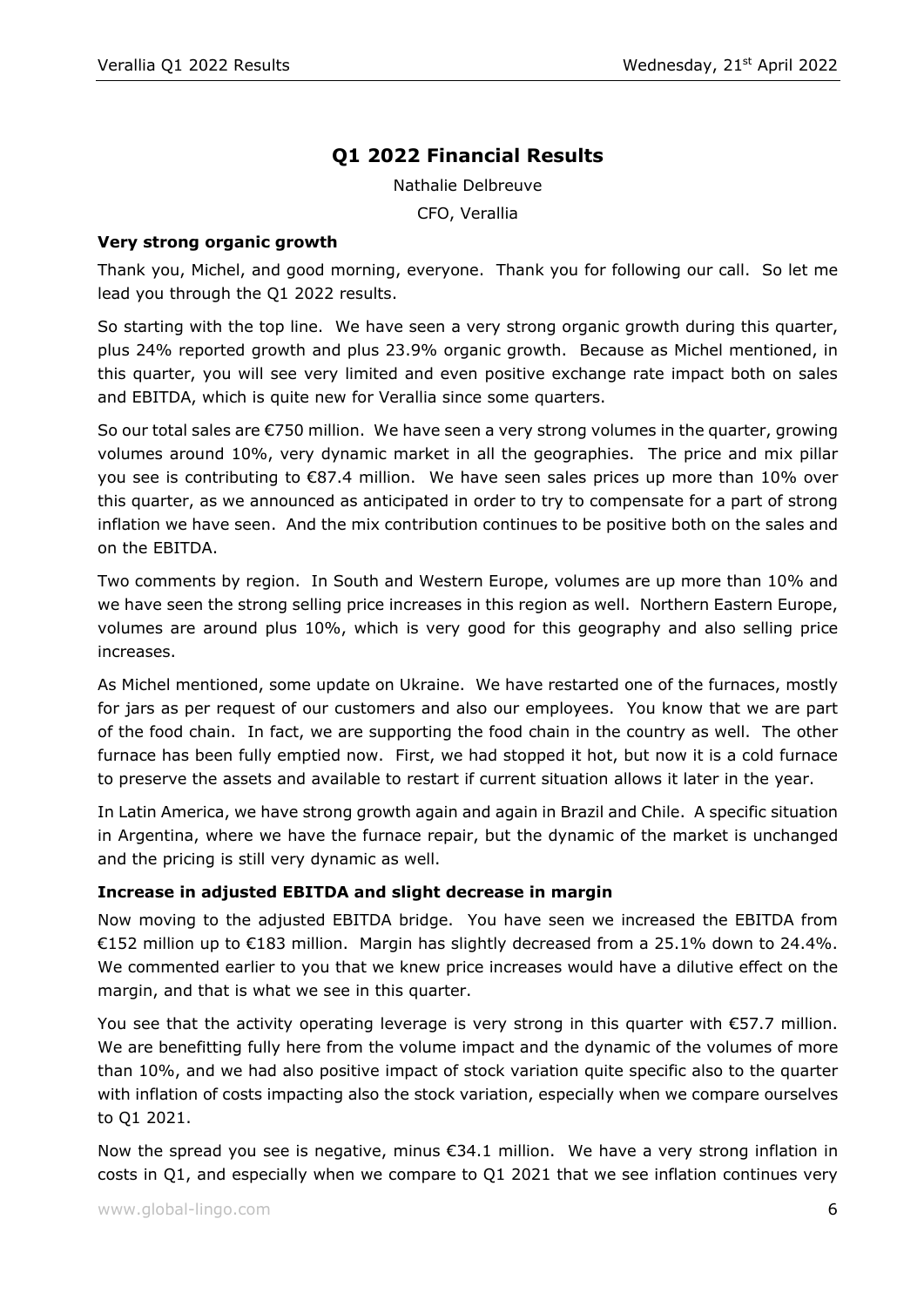strongly. It is not yet fully covered by selling price increases, as you can see, as we are still negative despite a positive mix contribution.

Now the net productivity, so with our internal PAP programme with  $\epsilon$ 6.9 million contribution to the EBITDA is this quarter a bit below our target that if you remember is superior to 2% of production cash cost reduction, but quite close at 1.8%.

Foreign exchange rates for the first time since I joined is neutral. We have seen quite strong foreign currencies in Latin America. I mean, the Brazilian real has been pretty strong in the quarter compared to one year ago, and this more than compensates any other impacts. And in the other items, pretty neutral. It is an addition of positives and negatives from this year and previous year. All in all, it is almost zero this quarter, including some bad debt provision on Ukraine and the donations for Ukraine that Michel mentioned. However, this is offset by other positives, including some insurance reimbursements on our Argentinian fire that we had last year.

## **Further deleveraging and net debt reduction**

Now moving to the cash and the net debt. We have seen a further reduction in the net debt in absolute moving from €1,268.4 million at the end of 2021 to €1,221.8 million at the end of the quarter. The leverage is now 1.7 times. The last 12 months adjusted EBITDA at the end of March, which is very good improvement compared to one year ago, where we are 2.1 times and to previous year of 1.9 times. We are confirming here that we are on investment grade trajectory.

## **Optimised financial structure**

Now if we look at the financial structure, so no big change this time compared to the last time we spoke. You know that in 2021 we worked on rebalancing our financing and our financial structure between debt market and bank financing. So we have now a very balanced financial structure, as you can see, with our two sustainability-linked bonds, and also diversified maturities, which is very important for the Group financing, of course.

Important to know that a significant part of the Group floating rate exposure is hedged to fixed that is 83% and even 100% of our long-term debt is fully fixed. You can see in the nominal rate that we have very good interest rates for the total. Our total available liquidity is very comfortable at €897 million at the end of March.

# **Conclusion**

Michel Giannuzzi CEO, Verallia

## **2022 Guidance**

Thank you very much, Nathalie. Let us conclude with a review on the 2022 guidance.

Of course, I mean, as usual, this guidance is subject to stabilisation of what we see today, both in terms of direct and indirect consequences of the war in Ukraine, which, as you all know, is creating quite a lot of volatility and which could, of course, have an impact on our forecast.

However, given what we see today and the current market evolution that we see, first of all, we confirm, as you clearly understand, that our revenue will grow significantly this year. Our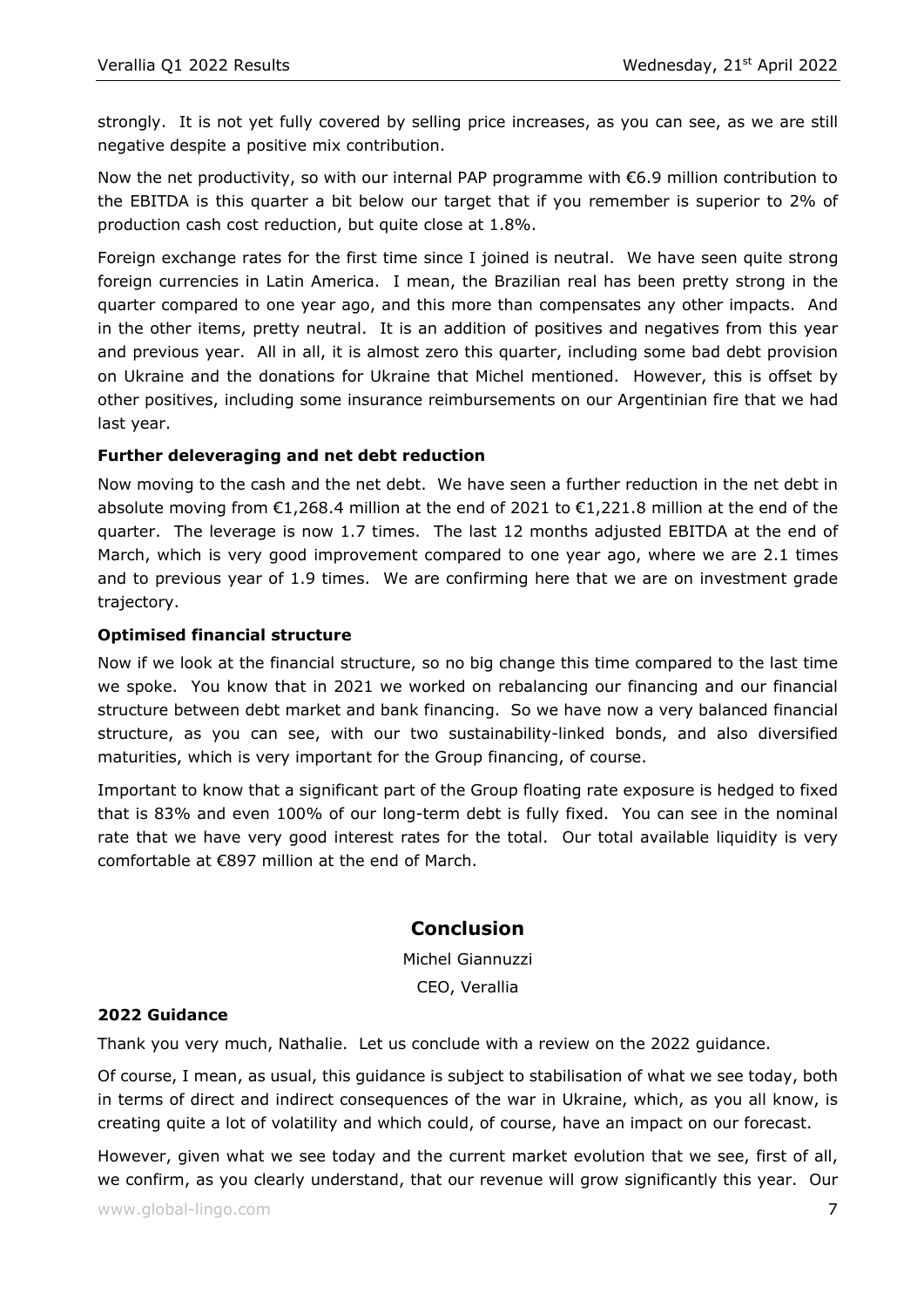revenue will be more than double-digit growth going forward. The goal we have for our company is to produce as much as we can until  $31<sup>st</sup>$  December. I mean basically everything we produce is sold, and if there were a slight slowdown in the market, which, frankly speaking, we do not see right now, that would be not bad at all situation because we need to replenish at some point our inventory.

The second, of course, main item of the guidance is the adjusted EBITDA. We confirm that we will keep increasing our prices to pass the inflation of costs to our customers step by step and we have already, in April this year, so this month have a second round of price increases. We communicated last time that the first quarter, we aimed at increasing our prices by doubledigit, which we did. We are going to go for another round of price increases in Q2, which is another mid-teens, so more than double-digit price increase in Q2 this year in order to pass the inflation of cost to our customers.

Step by step the goal for us, as you know, is always to end the year with positive spread, despite the need to pass the inflation to our customers. This will lead for an adjusted EBITDA above €700 million. As you have seen with the three pillars, the biggest contributors to this improvement of EBITDA being the growth and the PAP. We aim neutral spread for the year.

On top of this, we are clearly working hard, as you can see also on our ESG roadmap. The implementation of this roadmap is on track. Therefore, this is more a longer term view. However, we also look at the long-term perspective in this respect.

This is the end of our presentation. I propose now to take your questions.

# **Questions and Answers**

**Lars Kjellberg (Credit Suisse):** I just want to come back to your guidance. I mean you made €183 million in the first quarter with €34 million negative spread and you expect that spread to be neutral by year end. What are you then factoring in for potential negatives? Because obviously, multiplying the first quarter with four lets you wellhead of €700 million. Maybe you can provide some clarity on the stock variation, if that is a major component in Q1 that you do not expect to be repeated in the following quarters, which could explain some of that relatively what seems to be cautious full year number.

**Michel Giannuzzi:** Good morning, Lars. Thanks for your questions. First of all, I mean, we always very clearly indicated that our guidance was a floor and the €700 million is the minimum that we are guiding. Some of our competitors or others are not guiding at all. However, we are guiding in a way that we provided you with a floor at €700 million of EBITDA, which we thought in February when we announced it was already a challenge, given all the uncertainties.

That was to remember just one week before the war started in Ukraine. That was, I think, quite already a bold statement. Clearly, we confirm that we will be above €700 million. I mean, now how much more than  $\epsilon$ 700 million? I mean, we are only 21<sup>st</sup> April, so we are still almost eight months to go and many things can happen, especially in the current very volatile and unpredictable environment.

This is why we are a bit cautious. However, as you understood, we will be well above  $\epsilon$ 700 million EBITDA going forward. Having said that, there is always, as usual, some uncertainty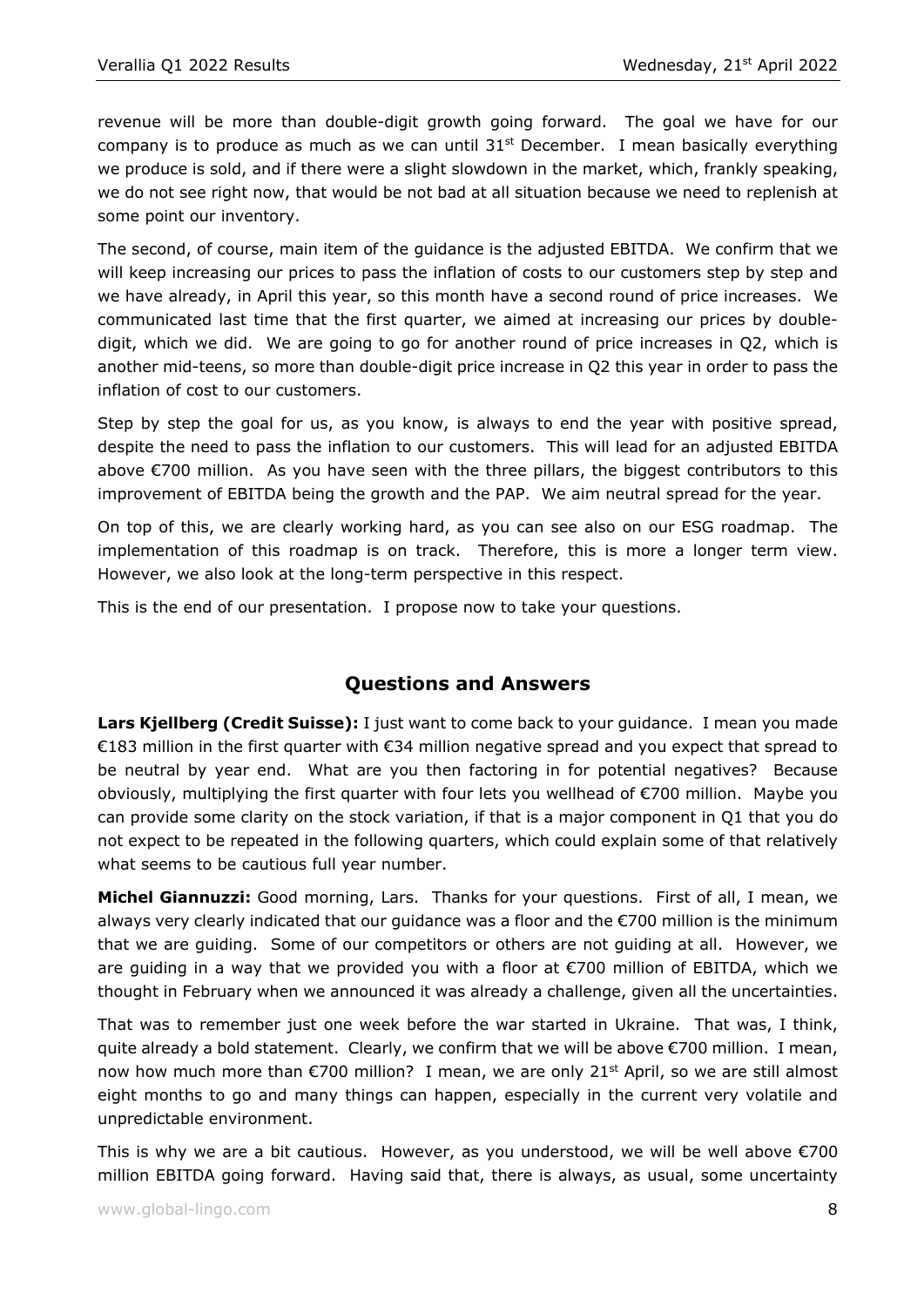regarding the forex, which has been neutral for the first time in many quarters this quarter, but will turn negative second part of the year. You know there are some elections in Brazil, for example. The Brazilian real has been very strong. It is surprisingly strong so far. This could change. Many things can happen on this side.

We still have, I remind you, a little bit of our energy cost that is not hedged, 10% roughly speaking going forward this year is not hedged. We have seen some crazy energy price spikes in few weeks in March, getting to levels that were just unbelievably high. There is still a little bit of uncertainty here.

We factor in all our forecast, if you want, all these uncertainties. This is why we prefer to guide you with the floor and think that we aim at, of course, being as above as possible above  $\epsilon$ 700 million.

**Nathalie Delbreuve:** Regarding your point, Lars, on stock variation. Absolutely, this is a good question. Thank you. In fact, yes, the rotation of our stock when we are comparing ourselves to Q1 2021, where inflation was not yet really started last year, we have a higher impact, positive impact of valuation in Q1 and we do not factor that in for the other quarters.

Also, in Q1, we had last year in a comparison basis as well in the activity pillar, some fixed costs not covered for the start of our two new furnaces in Europe, Azuqueca in Spain and in Italy as well. These ones were not fully operational in Q1 and they are in the rest of the year. Indeed, the activity pillar is with some especially stronger positive impact in the Q1, which you will not see every quarter.

**Lars Kjellberg:** Just a couple of follow ups, if I may. I mean, last year you had a very heavy furnace rebuilds in H1 and Q1 specifically. Can you share with us if there is going to be any real big quarters this year? Also in the comment, Michel, when you talked about you are not seeing any slowdown. 10% growth with extraordinaire. I appreciate in Q1 last year was somewhat soft. However, I mean, how should we think about volumes for the full year? Or how do you see it near-term and how do you think about that in the balance of the year?

**Michel Giannuzzi:** So for your first question regarding the furnace repair, if you remember in 2021 and 2020, we had quite unbalanced furnace repair during the year. In 2020, there were more towards the end of the year due to the pandemic, and in 2021 it was more towards the first semester. This year, we are more in a balanced split between H1 and H2. That should not have a real material impact on our production and sales.

Regarding the sales volume forecast, as I said, when we look at our customers forecast, they are extremely bullish, extremely strong. I mean, you have seen the report from some of our customers. Yesterday, one of our largest beer customer reported double-digit growth in Europe of their sales, Heineken to the name it. We see in the spirits or sparkling wine also very, very strong demand on our customer side. Therefore, we are not at all concerned by the strong demand. If anything, it is just the opposite. It is too strong. We are very, unfortunately, disappointed not to be able to serve better our customers because we are short of capacity.

Despite the fact that, as you know, we started two new furnaces last year in Q1 that are, of course, helping us achieve this strong growth this year. We have the full benefit Q1 this year compared to Q1 last year, which was the first quarter of the start of those furnaces. Going forward, of course, the comparison base will be less favourable than what it has been in Q1.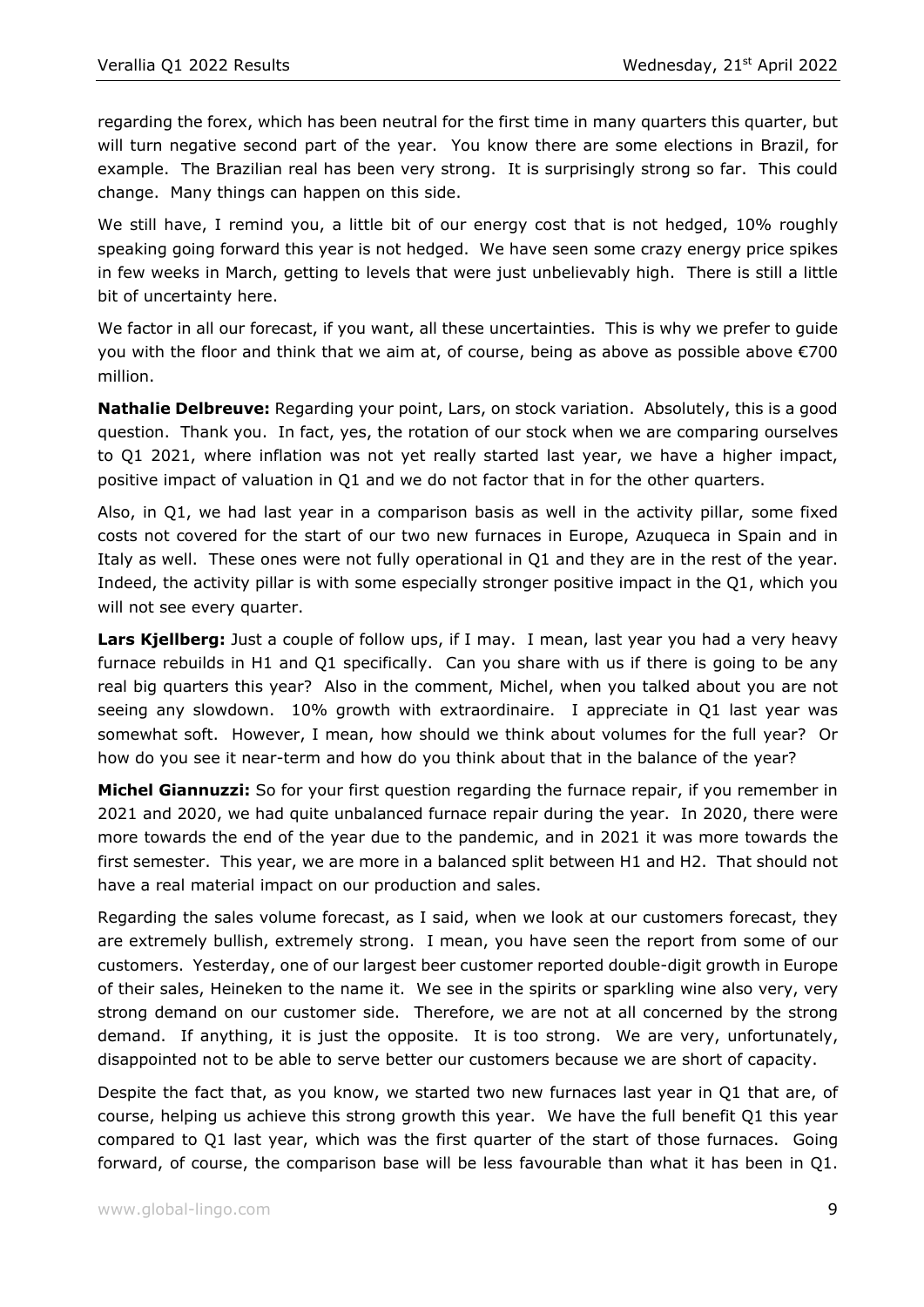Still, we do everything we can to produce to serve our customers and we do not see any nearterm or even long-term trend that should indicate cooldown or less demand from the market.

**Francisco Ruiz (Exane BNP Paribas):** I have some follow-up from the previous questions, and also an another one. On the volume side, I mean, you commented that demand is quite strong. Two questions here. The first one is, is there anything else, I mean, apart from this demand? I mean, I do not know is fear from your clients on scarcity of glass and some stockpiling, small competitors stopping due to the high energy costs that have helped yourselves and probably other bigger companies to have such a big level of volumes. Until how much could you maintain this level of activity with the capacity that you have?

The second question is for Nathalie, if she could be more precise on the real stock impact in EBITDA? Or you could give us a data on the pure drop-through that we are going to see in the following quarters?

The last question is on prices. You have commented that you are increasing prices by midteens. This quarter the gap has been €30 million, that means an extra 5% would offset this situation. Do you expect a worsening of the situation in terms of inflation for following quarters, or could we assume a positive price gap for the year?

**Michel Giannuzzi:** Okay. Thank you, Paco. I will probably take question one and three, and I will let Nathalie answer your question two.

Regarding the Q1, what happened in Q1? It is true that some competitors reduced their production or did not start the furnaces that were expected to start due to very high energy cost. However, I think under the market pressure because the market is so strong, eventually everybody has operated their factories at full speed in order to serve the customers and the market.

That has had no impact on us, given the fact that is for us, in any case, I repeat, we have to, unfortunately, arbitrate and allocate our production to our customers, given the fact that we cannot serve them all as they would like to. Therefore, we, as I said, are producing at the maximum possible level in terms of production output. We will continue to do so until the  $31^{st}$ December whatever the market situation is, and I repeat, the market situation only looks very positive, very dynamic right now. No concern whatsoever regarding the top line.

Regarding the prices, I think it is very important to understand. I always mentioned that our goal is to have a positive spread. This is one of the three pillars that is part of our strategy is to, I repeat, improve our EBITDA, thanks to activity growth, thanks to PAP, but also thanks to positive spread, at least the spread should not be negative.

Now, you are perfectly right, the spread has been negative in Q1 because we did not pass the full amount of price increases that is sufficient to cover the inflation of cost. I repeat, inflation of cost post hedging, which means that our customers are already benefiting from our hedging policy. But that was already a challenge. I remind you that in November-December last year, when we started to talk to our customers about a double-digit price increase starting by our own sales people, nobody has lived long enough to have seen such double-digit price increase.

You have to go back in the 70s and these people are no longer in the business. I mean in Europe. Of course, that is not at all the case in Latin America. It has been a first shock in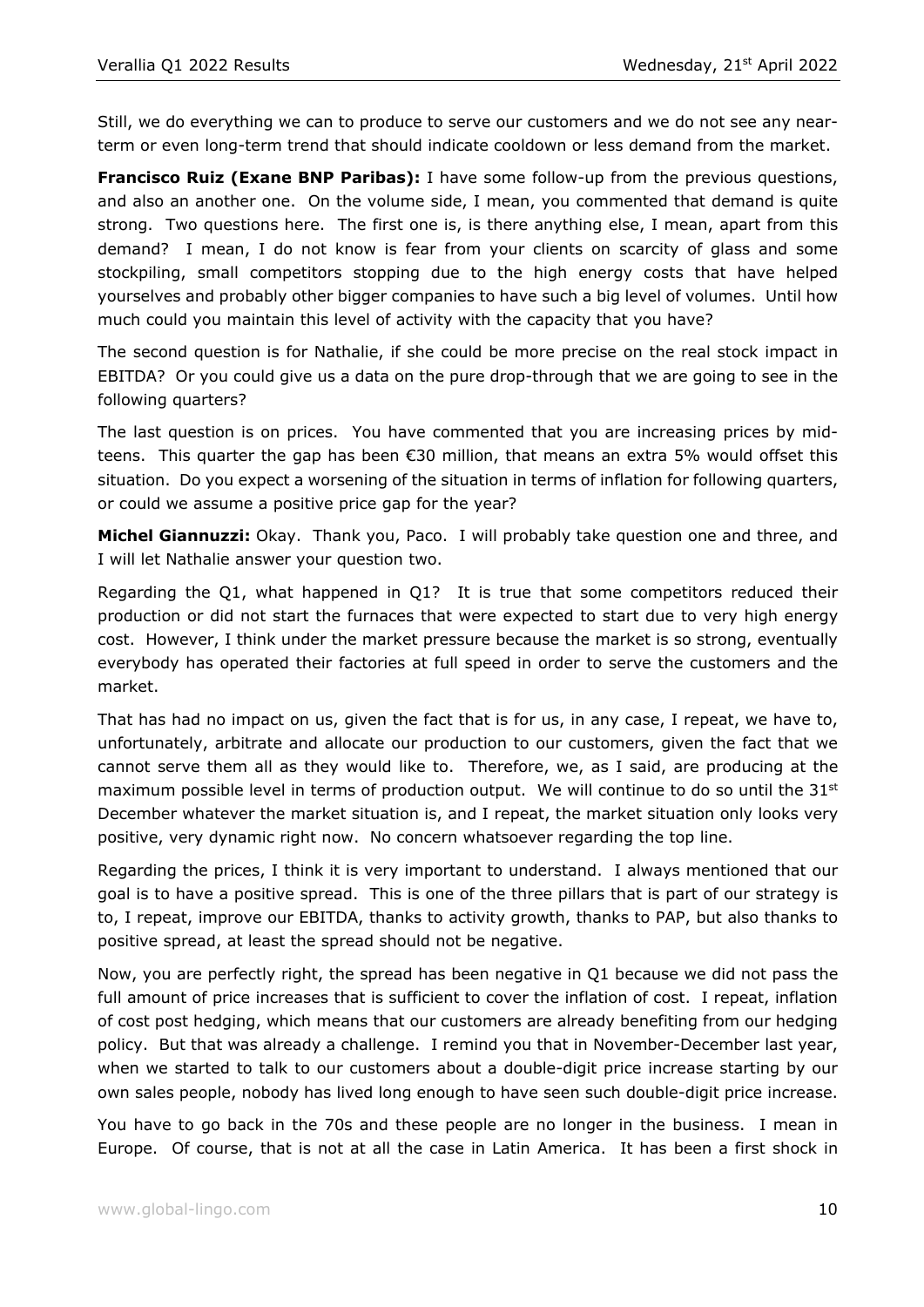November-December when the sales people went to our customers talking about such high level of price increases.

First of all, unfortunately, the facts and the energy prices that everybody can check every day are just confirming that what we are asking for is clearly not enough to completely offset the impact of energy on our P&L. This was clearly explained to our customers, explained to everyone. That is why we have said to our customers, and this is a first round of price increase. We have to go for another round of price increase that we have already communicated, I mean, to our customers in April, which is another double-digit price increase for Q2. It is more in the mid-teens than the low double-digit that we are talking for Q2.

This will enable us to catch up the  $\epsilon$ 34 million negative spread that you mentioned. Going forward, the goal is to end up the year with positive spread. I repeat one more time, the positive spread for Verallia is still an advantage compared to the spot price for customers because it means that they benefit from the hedging that Verallia took, which means in other words, that in 2023, Verallia will have to increase prices again, because the hedging is a financial instrument that is only there to buy time in order to pass progressively price increases rather than passing in one shot the full amount of price increases that we should pass in order to be in line with the spot prices on the market.

This is clearly what we intend to do. This is not at all different from what we have been seeing since last year in October during the Capital Markets Day, in October after the Q3 results, and in February after the full year results.

**Francisco Ruiz:** A follow-up. I think that the rest of players following you in terms of price increases in the same amount and the same way?

**Michel Giannuzzi:** I mean, every company has their own policy. Some people are doing it differently. I mean that is everybody's business. However, I would say the inflation balance equation is probably even worse for all our competitors. We believe we have a pretty good hedging strategy because we implemented it in 2018, and it is a three-year rolling strategy. Therefore, we believe we are pretty well hedged to say simple.

Some of our competitors are probably not as well hedged than we are. Therefore, their negative spread is even probably worse than ours. We see that at least for the listed peers in the coming days. We see that clearly everybody has at least the willingness what we seem to recover partly the inflation of cost through price increases.

It is done in different ways. I mean, every company has a different way to tackle it and to discuss it with its customers. However, at the end of the day, everybody has the same financial equation in front of himself.

**Nathalie Delbreuve:** Paco, to give you more colour on the follow-through. Because indeed this Q1 follow-through is very strong. Again, some specifics to this quarter with the fixed costs we had last year in the first quarter not fully absorbed by our two new European furnaces that you would not have this positive gap in the coming quarters.

On the stock variation, we are indeed comparing ourselves to Q1 2021 that was without inflation. All the stock movements were at lower cost per tonne. If we move forward during the year, you can go back to our usual fall-through that is around the 50%, which you know from us.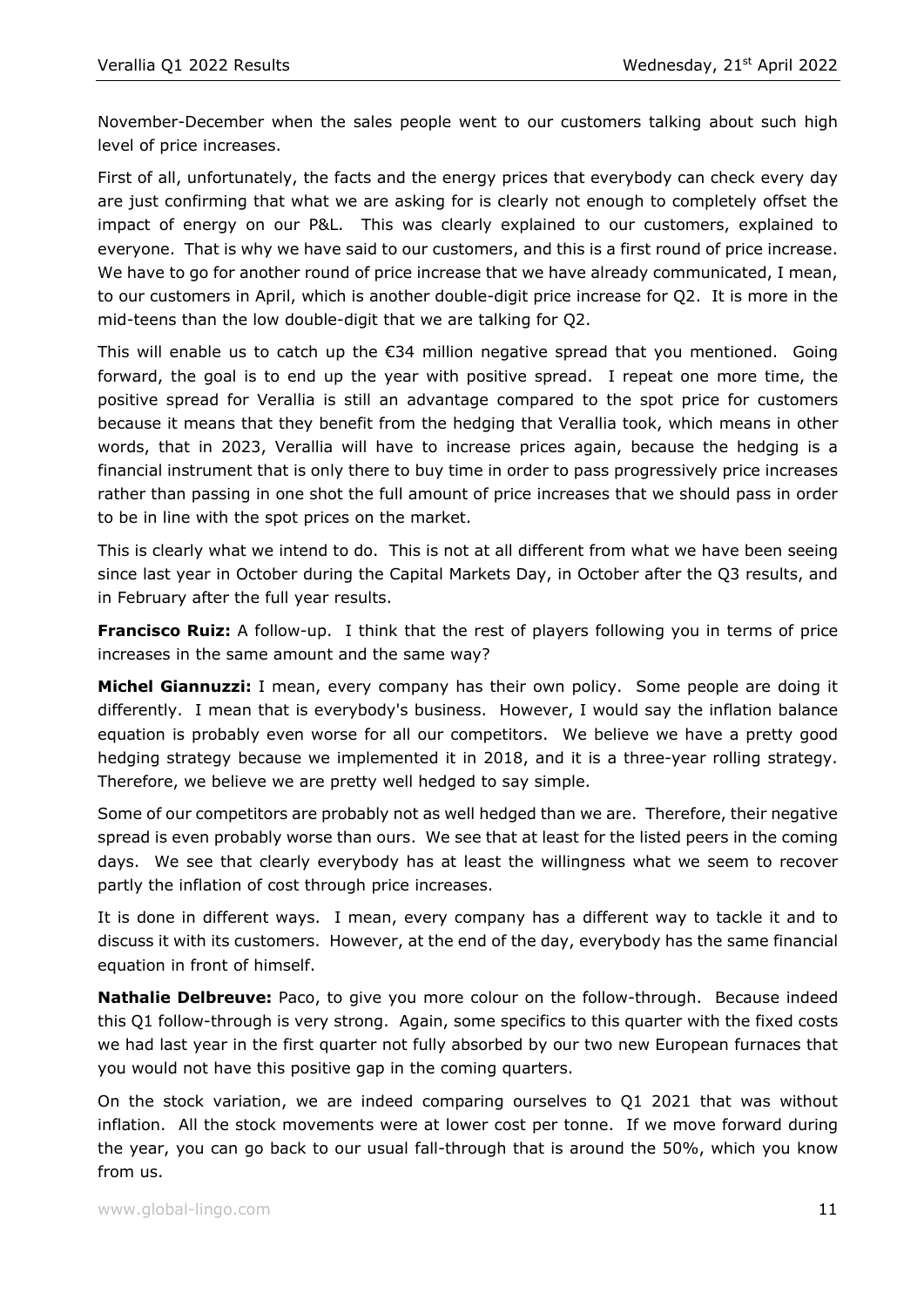**Guillaume Muros (Société Générale):** I have one follow-up on cost inflation and a second question on ESG. The first follow-up on cost inflation. Besides energy, are you experiencing inflation in other direct production costs, namely raw materials and/or payrolls? What kind of implications would this have?

The second one on ESG. This is a more generic question, but do you think that looking at the current conjuncture and uncertainty regarding the supply of certain energy sources like natural gas, do you think that some CO2 emission reduction CapEx and/or ESG initiatives like your reuse one could be accelerated going forward? The second point there is, do you think that public authorities and decision makers, are you seeing them taking any action?

**Nathalie Delbreuve:** Okay. Hello, Guillaume. Thank you for your questions. I will answer the first one on cost inflation on other factors and energy. Yes, absolutely, we are seeing the cost inflation actually on all the lines. I mean, the strong ones after energy is still packaging and we are seeing almost 30% increase in the packaging when we are comparing ourselves to last year. Now we see also increase in raw material also double-digit. Part of that is due to soda ash but also some inflation coming on cullet, on transportation. I mean inflation is on all our cost lines.

**Michel Giannuzzi:** Okay. Regarding ESG, Guillaume. First of all, of course, on the re-use. Re-use is an initiative that is interesting to monitor because I think it is an opportunity, as I mentioned before, to grow our market against other packaging materials like plastics. However, as you know also, it takes time because you need to build a strong ecosystem with the brands, with the retailers, the transportation companies and the cleaning companies that are going to collect and clean the packaging. Therefore, it is not a short-term answer to the question. However, it is interesting to keep pushing it even if it is a long-term situation.

Now regarding the public authorities, I think, if anything, this war in Ukraine has pushed Europe to accelerate the transition away from fossil energy towards more renewable energies, which is completely in line with our ESG roadmap. Actually, if anything, that should help us longterm, of course, it is not a short-term answer because it takes time, but it should help us longterm to implement our roadmap. I repeat, this is mostly about the third pillar, which is the use of renewable energy or low carbon energy and not a fossil energy.

Everything which is going on right now be it with the gas or the fuel being supplied out of Russia is pushing Europe, I repeat, to move faster and invest more in renewable or low carbon energy. That would benefit, of course, to us, because it is part of our roadmap.

**Guillaume Muros:** Okay. Just a small follow-up there and over the short-term, namely over 2023-2024. Do you see, because we saw the letter from the FEVE asking for more public action being taken. Do you see any risk on your operations coming from these possible shortages in energy in Europe?

**Michel Giannuzzi:** The letter is for everybody's benefit. The letter you are, I suppose, referring to is the letter that the European Glass Association has sent to the European Commission highlighting the fact that glass packaging is part of the food chain, and therefore as for during the pandemic, we are part of an essential activity, and therefore should be protected, should there be some gas supply issues. Especially, we are talking about the gas coming from Russia, everybody understands.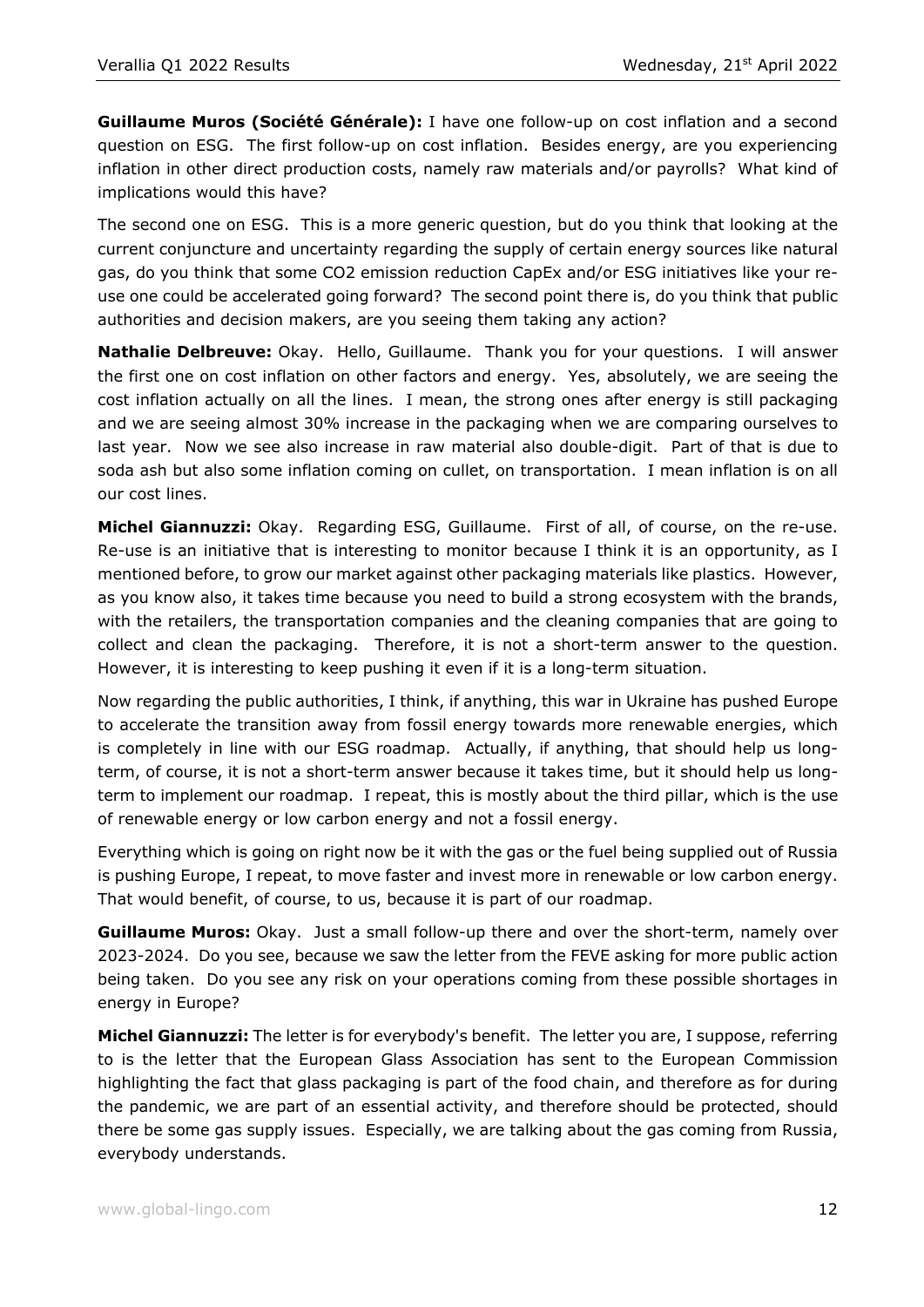This letter was to highlight the fact that this industry, I repeat, similarly to what happened during the pandemic, is an essential industry for the population. Therefore, should there be some restrictions on gas supply, this industry should be protected. That is what it meant. Of course, we have developed, at Verallia, our own business continuity plans, in case the worst will happen, and we should be under allocation in order to make sure that we keep maximising the use of the energy that we will get at the end; and, of course operate as much as possible our plants, depending on the decisions of the Commission or the governments in Europe.

Peter Testa (One Investments): I have got three questions, please. One maybe just coming back to this inventory adjustment impact, please. I mean, just to be clear, is it €10 million, €20 million? I mean, what magnitude is it?

**Nathalie Delbreuve:** Okay. It is in between, if I may. It is in between.

**Peter Testa:** Okay, fine. That is great. Then just on the price mix part. I mean, mix, if you work it out, it is around 4%. You can therefore try to understand that the price cost equation in the quarter was maybe as significant as minus 50, excluding mix. If you look at the price increases that you have put through, I understand from the past that not all of them earn through in the quarter. You still have some carryover impact to the first price increases. Then you put up prices again in April, a significant amount. I was wondering if you could just help us understand firstly whether my comment on the price cost is more or less correct. Secondly, how the carryover effect still has to work through? How you expect the rest of the price increases to work through? Are there any also carryover cost factors which still have not been felt in Q1?

**Michel Giannuzzi:** Peter, good morning. I am not sure I understand your point about carryover of cost. I mean, can you clarify this because your comment about the price, I understand, but I do not understand the comment about the cost carryover.

**Peter Testa:** Yeah, I did not know whether, for example, all of your packaging contracts were effectively felt in Q1 or whether you still expected some packaging and freight and other cost increases to carry on sequentially because of what is going on in Ukraine, creating shortages, energy inflation and so on.

**Michel Giannuzzi:** Okay. Thanks for clarification. I think regarding the price, I think it is pretty clear. I think I can repeat, but I think you have got the point. We have had a doubledigit price increase in Q1 and then we are going to ask for another double-digit around midteens price increase in Q2. Of course, it will not happen all in  $1<sup>st</sup>$  April, but going forward, this will help us for the year to end up with a positive spread.

Regarding the cost, then it is a bit more, I would say, we need to go more in a granular way, in a more detailed way to understand better what is going on on the cost side. The biggest cost factor right now, which has the biggest impact is energy cost. This one, as you know, we are hedged for 85-90% for the next quarters of our needs, okay? However, we still have about 10% of our energy needs that are not covered yet for especially Q3 and Q4. This is, to some extent, subject to market prices evolution.

The cost of, for example, packaging I am talking about the pallets, for example, the plastic interlayers and pallets that we use to ship our products to our customers, these are spot prices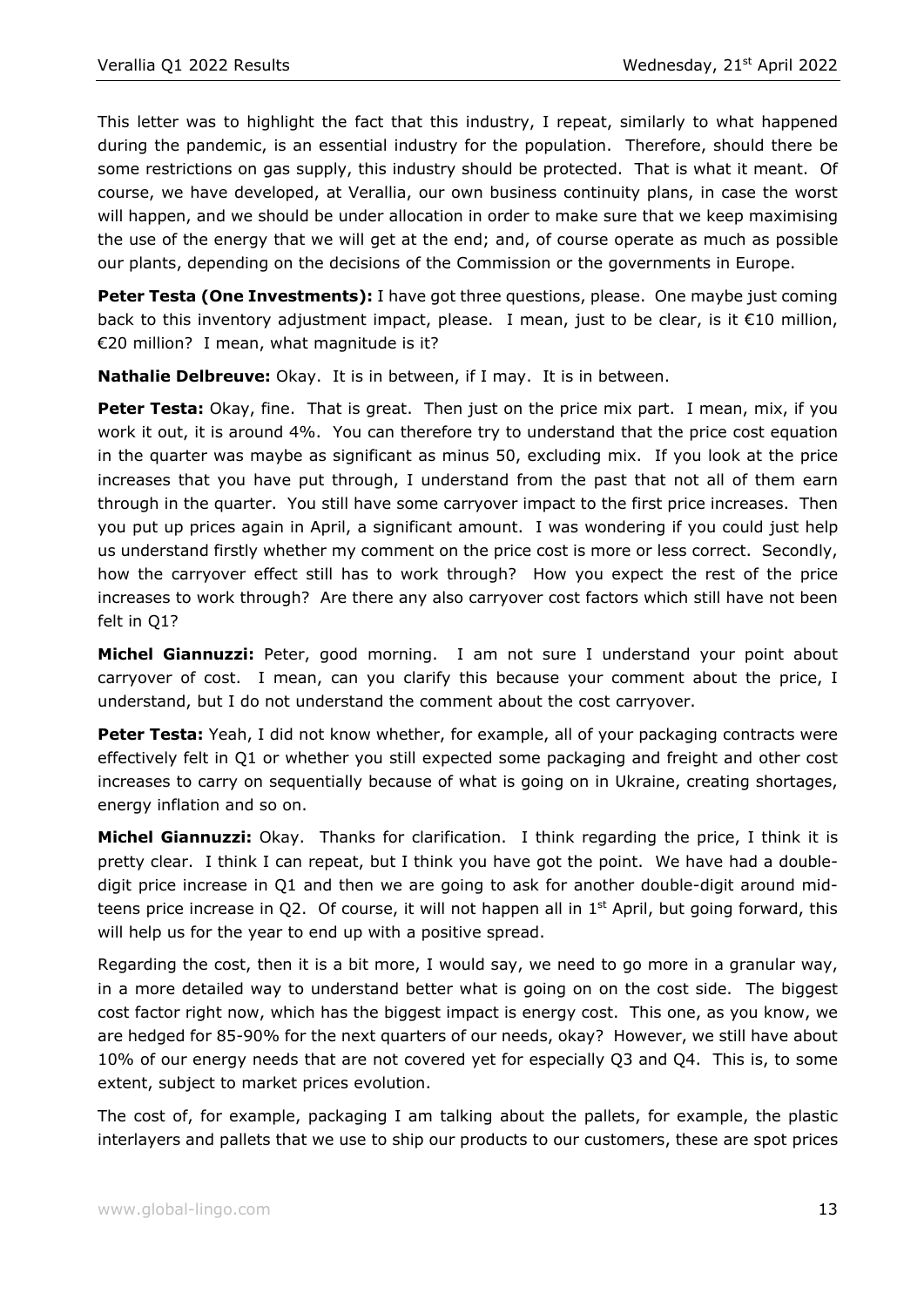cost. I mean, on these packaging materials, we do not have any long-term contract. We do not have any hedging. Therefore, on this one, every day the price can change.

Then same thing for the transportation costs. Transportation and packaging altogether represented in 2021 around 12% of our cost. Transportation is a spot price. It depends on the fuel price. It depends on the availability of trucks and truck drivers. It depends on many things. Therefore, this one is completely open to evolutions on a day by day basis. Then, in between you have the raw material costs that are some of them covered with annual contracts. Therefore, we have visibility on some of those costs for the rest of the year. Some of them are not based on your cost, also on annual costs but more on a month-by-month revision of suppliers, in some cases, doing like we do, having either an energy surcharge or an adjustment of our price on a quarterly basis, depending on the evolution of course of their own cost drivers.

That is why we have probably, going forward, still some volatility and some uncertainty on the cost evolution side. This is why we provide the floor of €700 million and not a more precise number because we need to factor in our guidance the fact that things can change.

**Peter Testa:** Maybe just two points. Firstly, was that more or less right in terms of the mix and factor. We are looking at the tier price costs in Q1.

**Michel Giannuzzi:** Well, the mix has been positive. Here we are. We have a double-digit, of course, price impact, and the mix has been also positive in Q1.

**Nathalie Delbreuve:** Yeah, it is positive in the 24% top line increases, you have volume prices and around 4% of mix impact.

**Peter Testa:** Yeah. And there is a substantial element of peak profit, okay. Then on the price part, you have got some carryover from Q1 into Q2. You are now increasing. You said circa mid-teens in Q2. I suppose if the packaging costs and so on increase again later on, you would carry on at this sort of quarterly basis, reviewing this quarterly. Your mid-teens cost increase includes the latest element of cost. Are you taking any forward view on some of these more spot elements?

**Michel Giannuzzi:** So first of all, you are right. This is what we clearly indicated in our outlook in our press release, that we will monitor, of course, on a month-by-month or even quarter by quarter cost evolution. Our ambition is to, of course, keep adjusting our prices to reflect the inflation of cost. Should there be higher costs than expected, we will, of course, go for a further round of price increases.

The goal for us is the spread. The goal for us is to end up with a positive spread for the year, knowing that this positive spread, I repeat one more time, is already giving our customers the benefit of what we did on the hedging side. That is our goal. If we need to go for a further round of price increases in H2 to maintain a positive spread for the year, we will do so. That is the policy of the company.

I keep repeating since the IPO. The business model of Verallia, and I repeat one more time, is pretty simple. We are very disciplined and very committed to this business model. This business model is based on three pillars on the EBITDA improvement. Growth, this is growing market with a growing company. This growth brings, of course, contribution to the EBITDA improvements to the operating leverage. It is based on PAP. Every year, we generate our 2%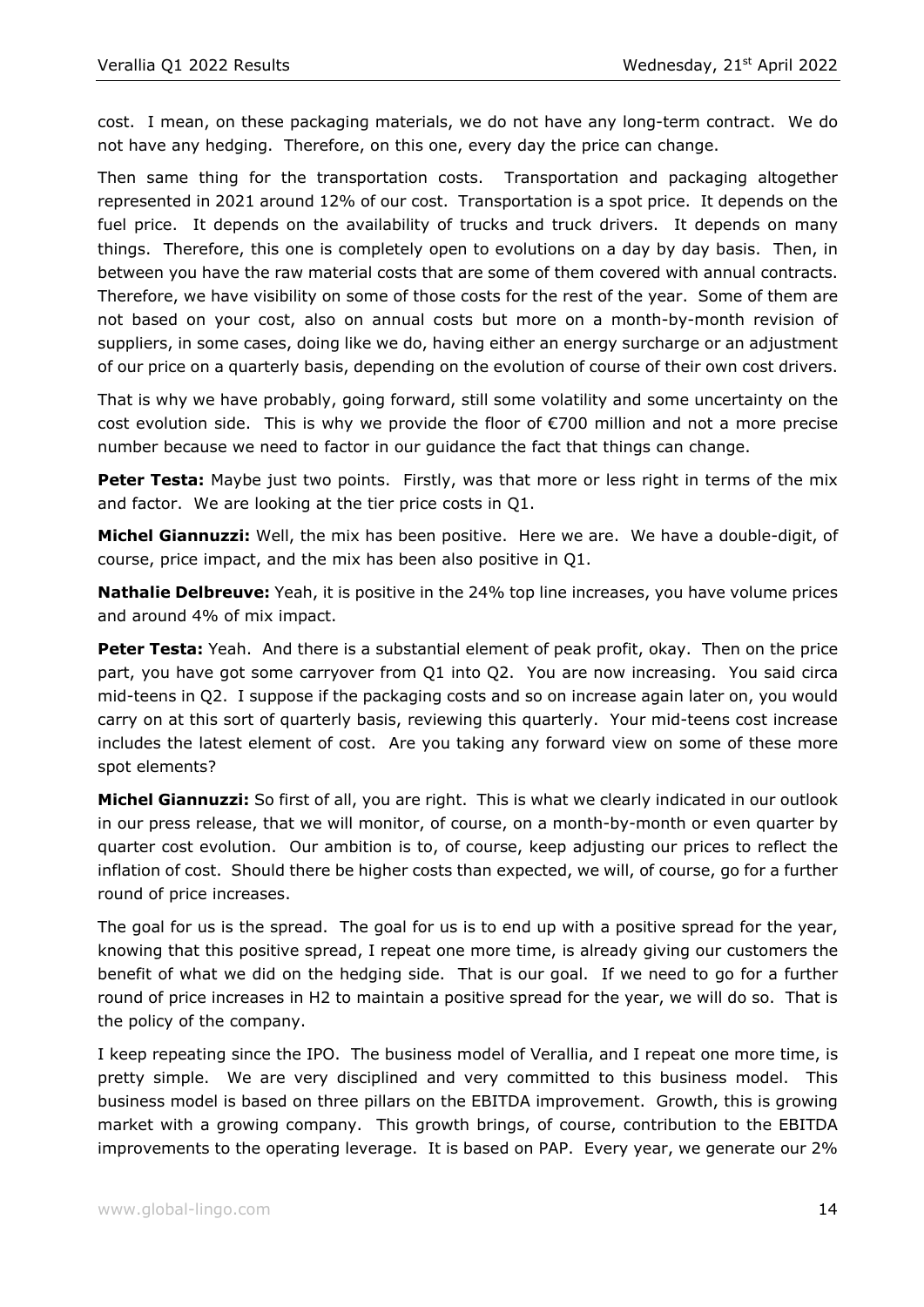cash cost per activity, which is more than €35 million of cost improvement, and therefore EBITDA improvement every year.

And the third pillar is a positive spread. Zero plus is positive, but the positive spread, which means that we fully benefit from the other two pillars. This is what we have been doing since 2019 and even before actually before we listed since I joined this company in 2017.

So that is the discipline we have implemented and we will do whatever it takes, to take a famous quote, to make it happen.

**Peter Testa:** Okay. The last question, please, was just on the Southwest Europe volume growth of more than 10%. Can you give some sense as to what the impact was of the Spanish and Italian lines that it started up in the quarter? Then maybe whether there is anything you can do debottlenecking or elsewise to help with the demand equation that you talked about?

**Michel Giannuzzi:** Well, that is a good point. I mean, frankly speaking, it is hard to quantify because the ramp-up of the two furnaces in Italy and Spain last year occurred during Q1, but it was not a steep increase. It was a gradual increase. So therefore, the exact calculation we did not make to be honest with you and it is hard to believe.

Starting in Q2, we are more comparing comparable asset bases, comparable production capacities starting in Q2 Compare without the full benefit of the additional capacity that we had in Q1. However, on top of this, the 10% comes also for the fact that we have kept, unfortunately, we say it is very unfortunate but kept decreasing our inventory. Because the demand was so strong, we kept decreasing our inventory. Therefore, we will probably, I repeat, have less growth going forward, not because the market is not there, I repeat one more time, just because our capacity would be the limit.

**Fraser Donlon (Berenberg):** A few questions from my side. First, could you just confirm that you do not expect any kind of impairment of the assets in Ukraine?

The second question was on pricing and customers. I have the impression that your competitors are looking for much higher than the mid-teens price increase that you have mentioned in Q2. Are you finding any new customers or maybe higher quality customers coming to you and asking for your glass?

The third question was on more mid-term pricing. Obviously, Glass Europe is going to see a big increase in the price of its glass in 2023 even relative to 2019. Is there any concern internally about like imports or the tread of other markets adjacent to Europe like other than North Africa or other parts of the world?

The final two questions just on leverage. I know, Michel, you always used to make this comment that you would not ideally run leverage below two times. I know we are in an uncertain world. However, does that suggest that you do see M&A opportunities out there right now, given where the leverage sit today?

Finally, on CapEx. What kind of inflation are you seeing in your capital investments? Because I think you normally give this guidance on CapEx over sales, and obviously the sales figures this year will be quite somehow distorted. I just wondered what you expect there or what your budgeting may be in absolute value.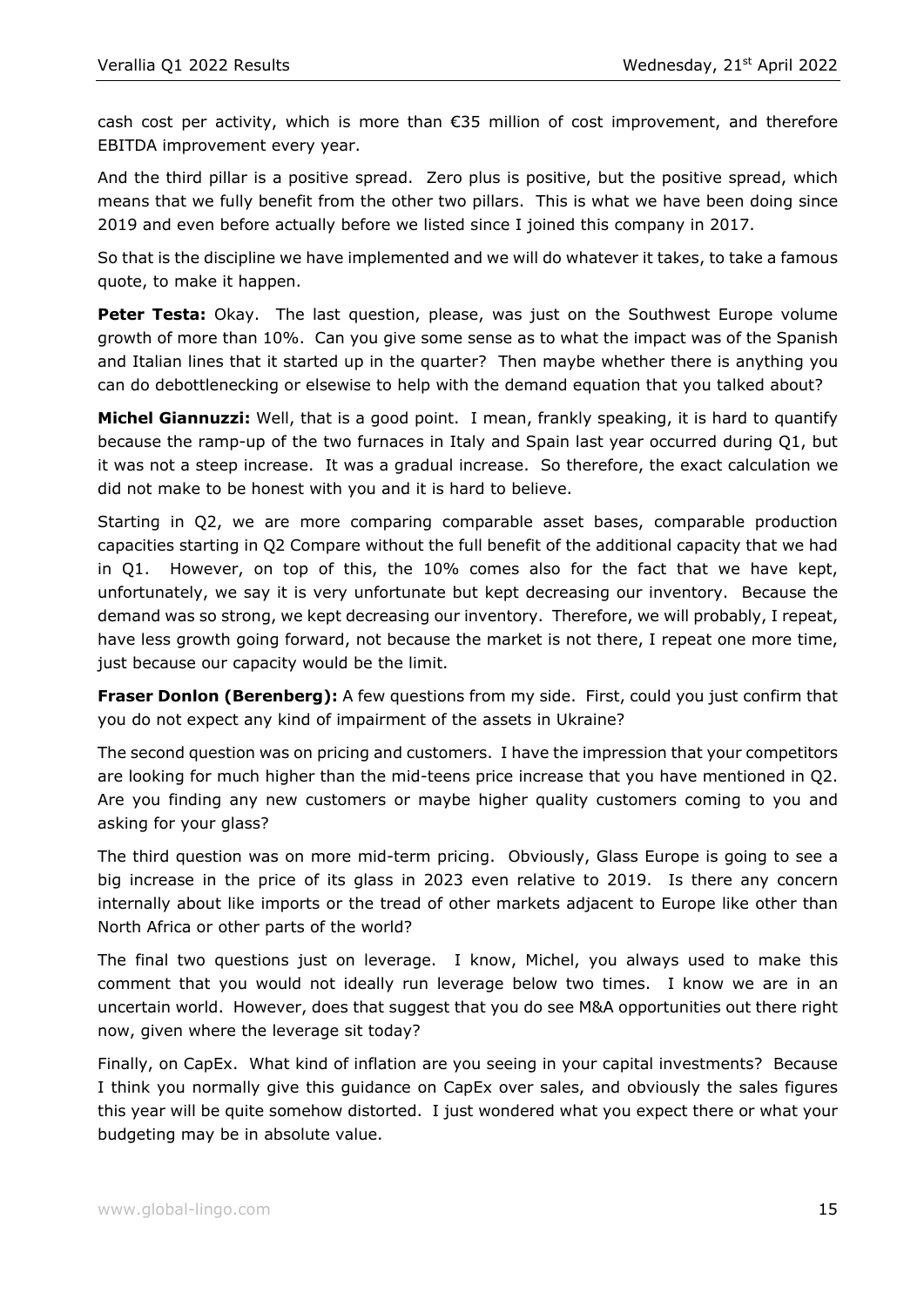**Nathalie Delbreuve:** Okay. Thank you, Fraser. Do not hesitate if we forget one question because it was quite a long list. I will answer the first one.

In Ukraine, what is the situation? In fact, our assets are fully preserved as we speak as of today. But first, of course, our employees, as Michel mentioned, but also our assets, we have a one plant. It is close to the Polish border. Today it is really safe. As we explained, out of the two furnaces, we have cooled down one in order to preserve actually the furnace. That is exactly what we do when we have a heavy maintenance. It is really fully there and operational in the future, if the conditions permitted.

The second one is even producing, as we explained, as we restarted production actually and the request of local customers. As per today, to answer your question, no, we do not see impairment of assets coming, and we are, of course, looking very closely.

Now to remind that Ukraine, so it is one plant and it was last year a bit less than €50 million sales out of the total of Verallia, so it is a pretty limited impact.

**Michel Giannuzzi:** Good morning, Fraser. I will take your question regarding pricing. I repeat one more time, every competitor has its own pricing strategy based on their customer relationship and based on their customer contracts and based on their own potentially hedging situation. I mean, this one, I will not comment. The only thing I can tell you is what we are doing and what is driving our strategy.

In that respect, I would say, of course, as you know very well, this business is a long-term business. We build relationship with our customers over decades. We also know it is difficult for our customers to pass to their own customers, especially if they are dealing with the retail chains, the full amount of inflation. Therefore, that is why we are staggering the price increases over time, in order to help them or give them time for them also to negotiate with their own customers.

We are in the long-term business with them. There is no customer churn. As you know, this is a very stable industry in terms of customer base. We are doing also our best, if you want, to support our customers, by not, I would say, inflating their cost too strongly and too sharply in order to help them also negotiate with their own customers. That is the reason why we think that our hedging policy right now is also benefiting to our customers and reinforcing the loyalty that we had with them for a long period of time.

Now, regarding the potential substitution with imports from North Africa or other regions. I have to say it is probably the opposite because at the end, first of all, there has been some capacity destroyed in Ukraine and some factories have been either bombed or stopped because of the war. The capacity situation is even tighter than what it was in January before the war started.

Secondly, when I look at the other markets around the world, except Asia, where I have to admit we are not in Asia, so therefore I will not comment on Asia. It is probably too far. We do not see really imports from Asia because given the cost of the shipments and given the transportation costs. I mean, the cost of the container today moved from maybe €1,500 a year ago or 18 months ago to now almost \$10,000 per container. The cost of shipping now is prohibitive, not even mentioning the CO2 impact, but therefore we do not see imports from Asia. We do not see imports from neighbourhood regions because there is no capacity,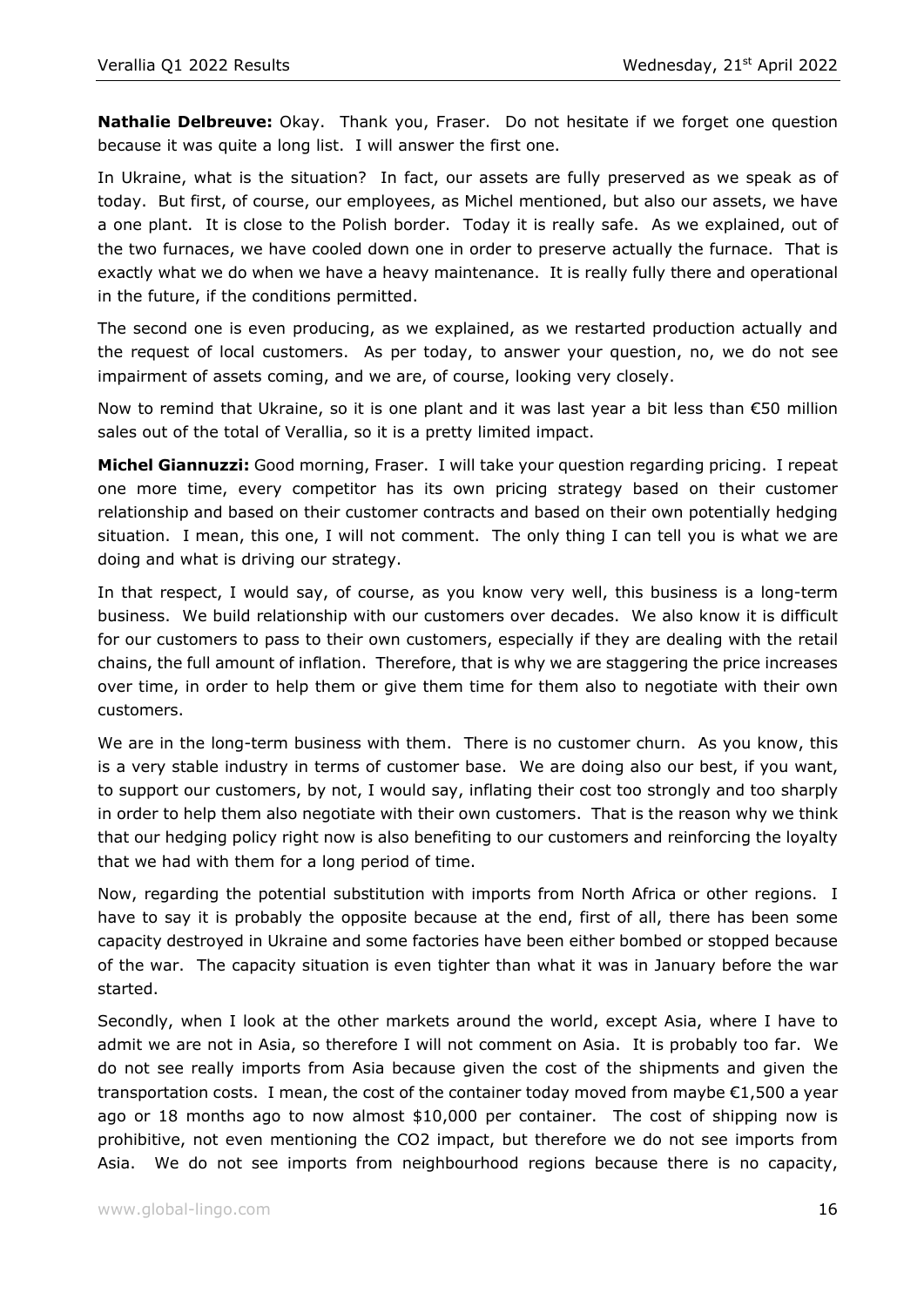basically. There is, I repeat, no new capacity being announced. It takes two years to build a new capacity. Therefore, the market is going to be tight, unfortunately or fortunately, I do not know how to say it, for quite some time, I believe.

To answer your first question regarding leverage. Yes, we keep deleveraging the company. Just to be clear, on the second half of the year, we will have probably less cash generation than in the first quarter because we will rebuild inventory, hopefully, and therefore our working capital variance should become negative. However, we still want to keep some, of course, flexibility in order to seize any opportunity in acquisitions that might arise, especially in the current environment.

Again, no change compared to the very clear guidance we provided in October last year, which is, first of all, we invest for our own needs in terms of CapEx. We invest, of course, on the transition, the decarbonisation of our industry, the ecological transition and then we turn the excess cash to shareholders to dividend increase. We are going to propose next month to the shareholders assembly a dividend increase of  $10\%$  at  $\epsilon$ 1.05 and we will also, if there is still excess cash, consider share buybacks at some point.

**Nathalie Delbreuve:** So for your questions on CapEx, whether we see inflation or not on CapEx? Yes, we see inflation on CapEx compared to previous year. You know that our target is to stay around 10% of total CapEx. Of course, with the price increases and inflation, we will see. However, we expect to keep around this 10% for the full year. We are not going to slow down or change our investment programme for this year in total.

**Fraser Donlon:** Perfect. You captured everything. Thanks very much for that.

**Lars Kjellberg:** Yeah. Just two follow-ups. On the last question, can you try to provide an absolute number on that CapEx number considering that you are obviously seeing significant price increases so that 10% would, of course, translate to a much bigger number than we would have expected.

Also, just to gain some clarity. I think you said, Michel, a couple of things that I maybe misheard. However, I thought you said first, the aspiration was price cost neutral for the year, and then you said a number of times, price cost positives. I just wanted to understand how you think about the full year? Or if that price cost positive was in the second half to achieve that neutral? Just to get some clarity on that.

**Michel Giannuzzi:** I will answer directly your second question, Lars, and I will let Nathalie answer your first question regarding CapEx. So I mean, zero is a positive number to start with, according to the math positive is zero plus. I mean, the point is, we will be very happy if we ended the year with a zero plus.

We will do everything we do to be above zero. It will not be a  $\epsilon$ 1 above zero. But that we do not expect to have such a positive spread as we used to have in the past. That is my point. However, clearly, we will aim and we will make sure that we end up with a positive spread.

## **Lars Kjellberg:** Okay.

**Michel Giannuzzi:** Sorry for the confusion, but probably my mathematics that are coming as well.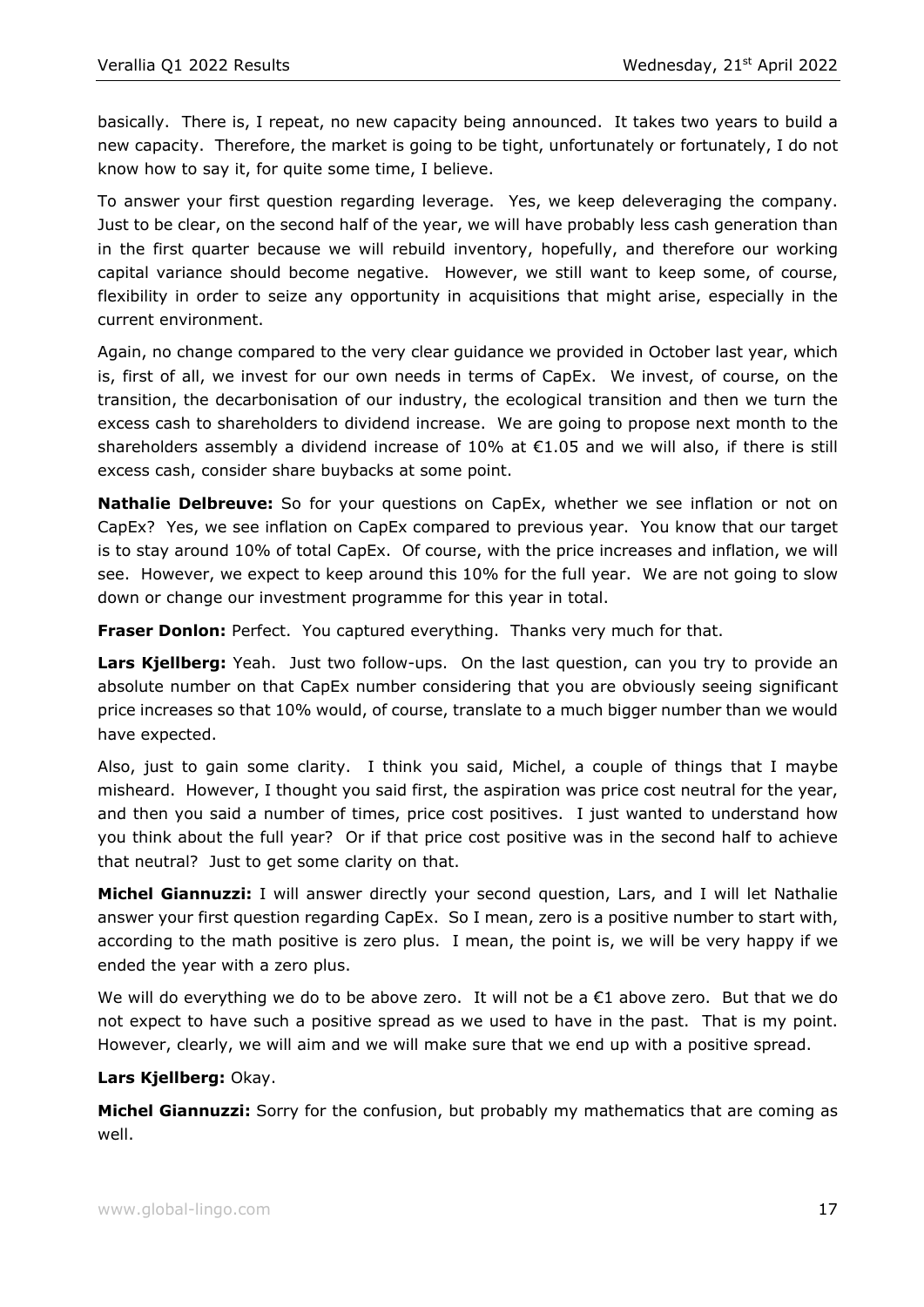**Nathalie Delbreuve:** On CapEx, again, you can count around 10%. So that would be a bit more than €300 million for the year.

**Alexandra Baubigeat Boucheron:** Thank you very much. I think we have some questions on the web. Many of them have already been answered. There are many of them. First is from Inigo. Do you see risk of expropriation in Russia? And what is the value of the assets in Russia?

**Michel Giannuzzi:** Okay. This one has not been answered. As you know, we have two small factories in the South of Russia, in Volga region. Those two factories, since the war, are working in a very autonomous manner. We have no exports out of Russia. It is a local business with local customers for the food industry, which is considered essential by, of course, the Russian government, as all other governments. We have no expats there. They are managed by our Russian teams. I repeat, they are self-sufficient. They work in a completely autonomous manner. We do not transfer any cash. They are cash-efficient. They are autonomous and they can run the business without any need of cash. Therefore, this is a situation that is compliant with the sanctions, of course, that have been decided by European Commission and the European states.

I repeat, these assets are represented a bit less than 3% or around 3% of our sales last year. It is not a meaningful, I would say, operation for the size of Verallia. The fixed asset value is less than €50 million on the balance sheet. Again, that is not really material.

**Alexandra Baubigeat Boucheron:** Thank you, Michel. One that has not been answered probably is, how do you see the evolution of the spread impact quarter-after-quarter?

**Michel Giannuzzi:** Okay. Well, this is part of the difficult question that we cannot answer, given what I explained before regarding the fact that some of our costs are based on the spot prices and are changing almost every day or every week. Depending on how those cost evolutions change in the coming months, we might have a positive spread sooner or later. For us, it does not change the goal. The goal is to have a positive spread for the full year, and therefore we will manage the business towards these goals.

**Alexandra Baubigeat Boucheron:** Okay. Thank you. Regarding volumes just a quick question. Where does it come from? Is it market share gains or higher demand? Do you think there are client inventory build-ups in view of certain inflation?

**Michel Giannuzzi:** Clearly, I mean, we do not even look at market share. It does not make any sense. At the end of the day, the market is extremely dynamic. I repeat one more time. We cannot serve all our customers and we are not trying to gain market share. We are just trying to support our customers the best we can by selling everything they would like us to buy from us, and they like to buy a lot more than what we can sell. The decision is this one. I repeat, it is about every segment of the market. It is extremely dynamic. There is no one segment in the market that is lagging behind the others, extremely strong everywhere in all segments with all customers.

I do not think, as a consequence, that customers do not even have the opportunity to build inventory. Maybe they would like to build inventory, but given the tightness of the market, they cannot. They just cannot.